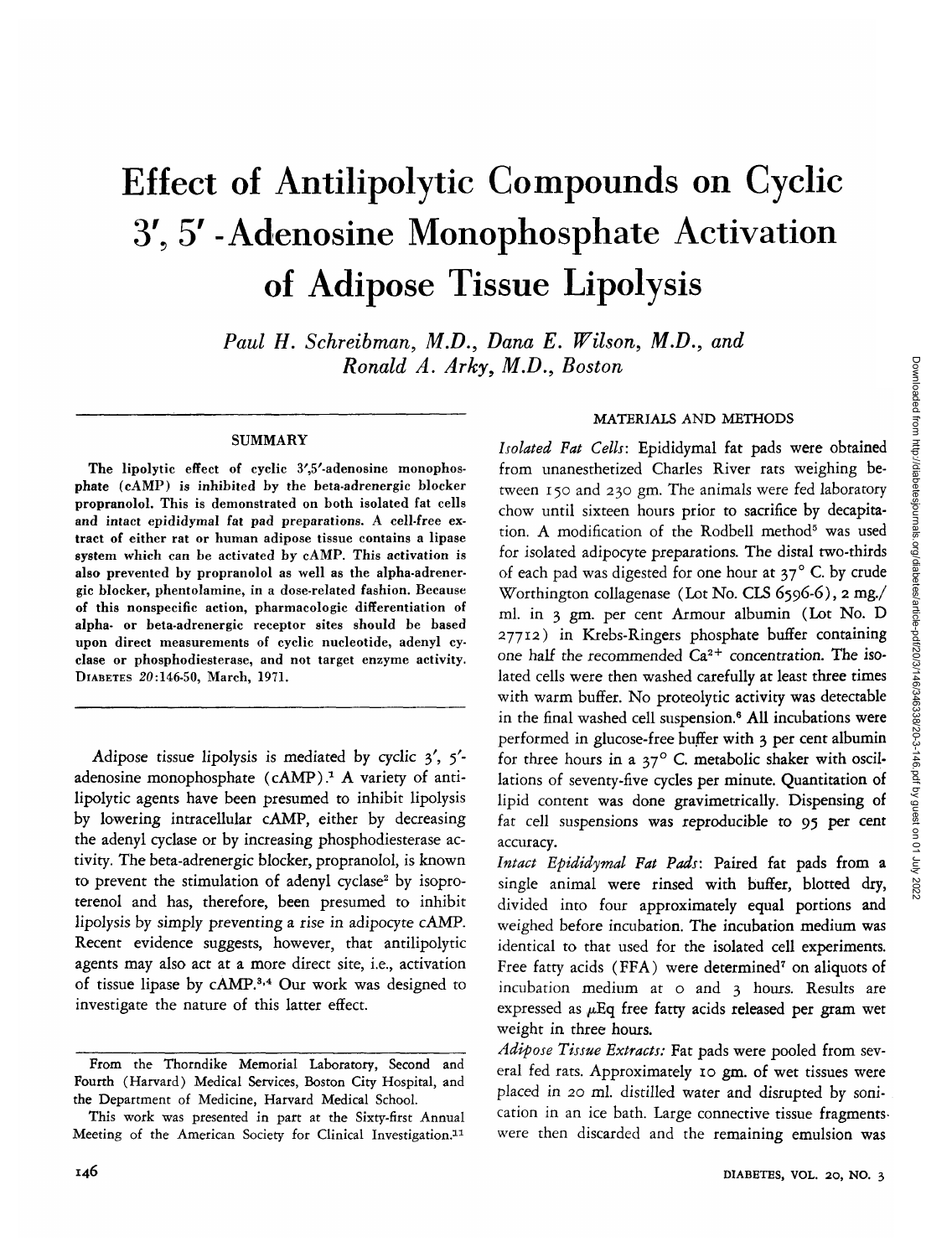

FIG. I. Effect of cyclic 3', 5'-adenosine monophosphate (cAMP) and propranolol (PRO) alone or in combination, on free fatty acid (FFA) release from isolated rat adipocytes. Activity is expressed as  $\mu$ Moles FFA released per gram triglyceride per hour.

centrifuged at 40,000 rpm for one hour in a Model L Spinco ultracentrifuge using a No. 40 fixed angle rotor. The clear, infranatant separating the bottom pellet from the upper fat cake layer was then passed through Sephadex-25 gel. The rapidly-moving protein fraction was saved for lipase assay. Protein content was determined by the method of Lowry.<sup>8</sup> In separate experiments, C-14cyclic 3', 5'-adenosine monophosphate was preincubated with the tissue extract before Sephadex chromatography. Results of the radioisotope recovery are shown in figure 4.

The substrate employed for this lipase assay consisted of a commercial coconut oil emulsion (Ediol-Calbiochem) \* containing additives of glyceryl monostearate and Tween 60, both of which are hydrolyzed by monoglyceridase.9 Fatty acid-poor albumin (Pentex) in Krebs-Ringers phosphate buffer at pH 7.40 in a concentration of 10 gm. per cent was used as a fatty acid-acceptor. The final incubation volume was 3.2 ml. with 1 ml. Ediol, 2 ml. albumin-buffer, 0.1 ml. of aqueous tissue extract and 0.1 ml. additions. One ml. aliquots were removed at o, 1 and 2 hours for free fatty acid determinations. The reaction rate was linear for two hours.

In a separate experiment, cyclic 3', 5'-adenosine monophosphate (cAMP)f was preincubated in albuminbuffer with propranolol at  $37^\circ$  C. for one hour in the absence of tissue extract. The mixture was then chromatographed by the descending paper technic in albuminbarbital buffer at pH 8.0. Similar chromatograms were



FIG. 2. Effect of propranolol or phentolamine on cAMP activated lipolysis of intact rat epididymal fat pads. Activity is expressed as  $\mu$ Moles FFA per gram wet tissue per three hours.

prepared with cAMP and propranolol\* alone. Results are shown in figure 3. Propranolol was identified by  $I_2$ vapor staining and cAMP by fluorescence under ultraviolet light.

*Chemicals:* All reagents and hormone solutions were prepared fresh daily.

## **RESULTS**

Propranolol (10<sup>-5</sup> M) had no significant effect on basal lipolysis of isolated fat cells. The addition of 1 mM cyclic 3', 5/ -adenosine monophosphate (cAMP) produced a marked stimulation of FFA release which could be completely prevented by propranolol (figure 1).

To determine whether this effect was peculiar to collagenase-treated fat cells, the same agents were tested with intact epididymal fat pads. Again, the cAMP-stimulation of lipolysis was blocked by propranolol (figure 2). Phentolaminet in a concentration of .015 mM had no significant effect. Theophylline $\pm$  1 mM, a known inhibitor of adipose tissue phosphodiesterase<sup>2</sup> showed the expected stimulation of lipolysis by intact fat pads. Propranolol inhibited this response to theophylline  $(table 1).$ 

To rule out the possibility that propranolol was

<sup>\*</sup>Ediol (Lipostrate-CB) A grade, Calbiochem—Lot 71596. tCyclic 3',5'-adenosine monophosphate A grade—Calbiochem-Lot 60046.

<sup>\*</sup> Propranolol—powder form, Ayerst—Lot 64043.

tPhentolamine (Regitine HC1)—Ciba—Lot 74876.

<sup>+</sup>Theophylline—USP, Nutritional Biochemicals Corporation —Lot 9403.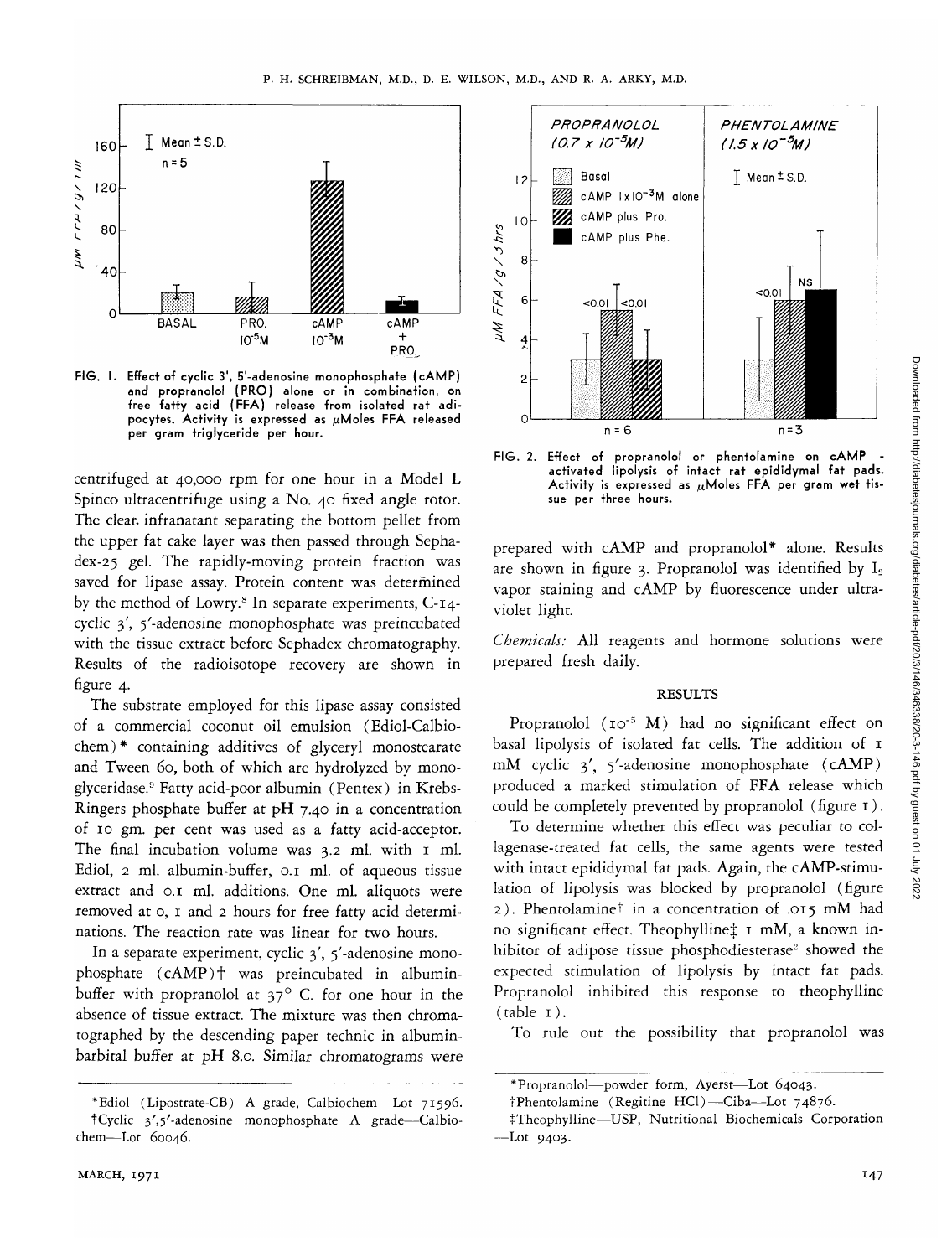TABLE 1 Intact epididymal fat pad lipolysis (uMoles FFA/gm. wet weight/3 hrs.)

| Basal | Theophylline $10^{-4}$ M | Theophylline<br>and<br>Propranolol<br>$10^{-5}$ M |
|-------|--------------------------|---------------------------------------------------|
| 0.23  | 4.76                     | 0.58                                              |
| 0.36  | 3.76                     | 0.55                                              |
| 0.52  | 4.50                     | 0.40                                              |

chemically altering or binding the cAMP independent of tissue proteins, the two compounds were mixed in buffer alone for 30 min. at 37° C. Paper chromatography of this mixture revealed no difference in  $R_f$  value for the cAMP incubated with or without propranolol (figure 3).

The possibility that propranolol was in some other way preventing the cyclic nucleotide from entering the adipocyte was eliminated by examining lipolytic effects of cAMP on a cell-free extract of adipose tissue. Because workers have demonstrated an "activation" of lipase by simple mechanical disruption of adipose tissue, presumably through an increased availability of

# PAPER CHROMATOGRAPHY



FIG. 3. Hydrodynamic flow paper chromatography of cyclic 3', 5'-adenosine monophosphate and propranolol, alone or in combination.

cAMP,<sup>10</sup> we removed free cAMP by Sephadex gel chromatography (figure 4). The rapidly eluting protein fraction contained most of the lipase activity, and no broken cell fragments could be seen by light microscopy. Cyclic 3', 5'-adenosine monophosphate increased the lipolysis of an artificial substrate by over twofold at a picomolar concentration. However, in other still preliminary experiments, this effect proved to be biphasic with actual inhibition at higher concentrations. There was also a potentiating effect from adenosine triphosphate.<sup>10,11</sup> This activation by  $cAMP$  of a lipase extract could be completely abolished by propranolol, and, unlike the findings in intact systems, also by phentolamine (figure 5). In a separate experiment utilizing a similarly extracted lipase fraction from human subcutaneous adipose tissue, this inhibition by propranolol or phentolamine was shown to be dose-related (table



FIG. 4. Sephadex-25 gel chromatography of aqueous adipose tissue extract. The solid circles represent protein fractions corresponding to elution of a blue dextran 2000 marker. Open circles represent the recovery of isotopically-labelled cyclic 3', 5'-adenosine monophosphate. Closed triangles indicate the sodium chromate peak corresponding to slow-moving low molecular weight compounds.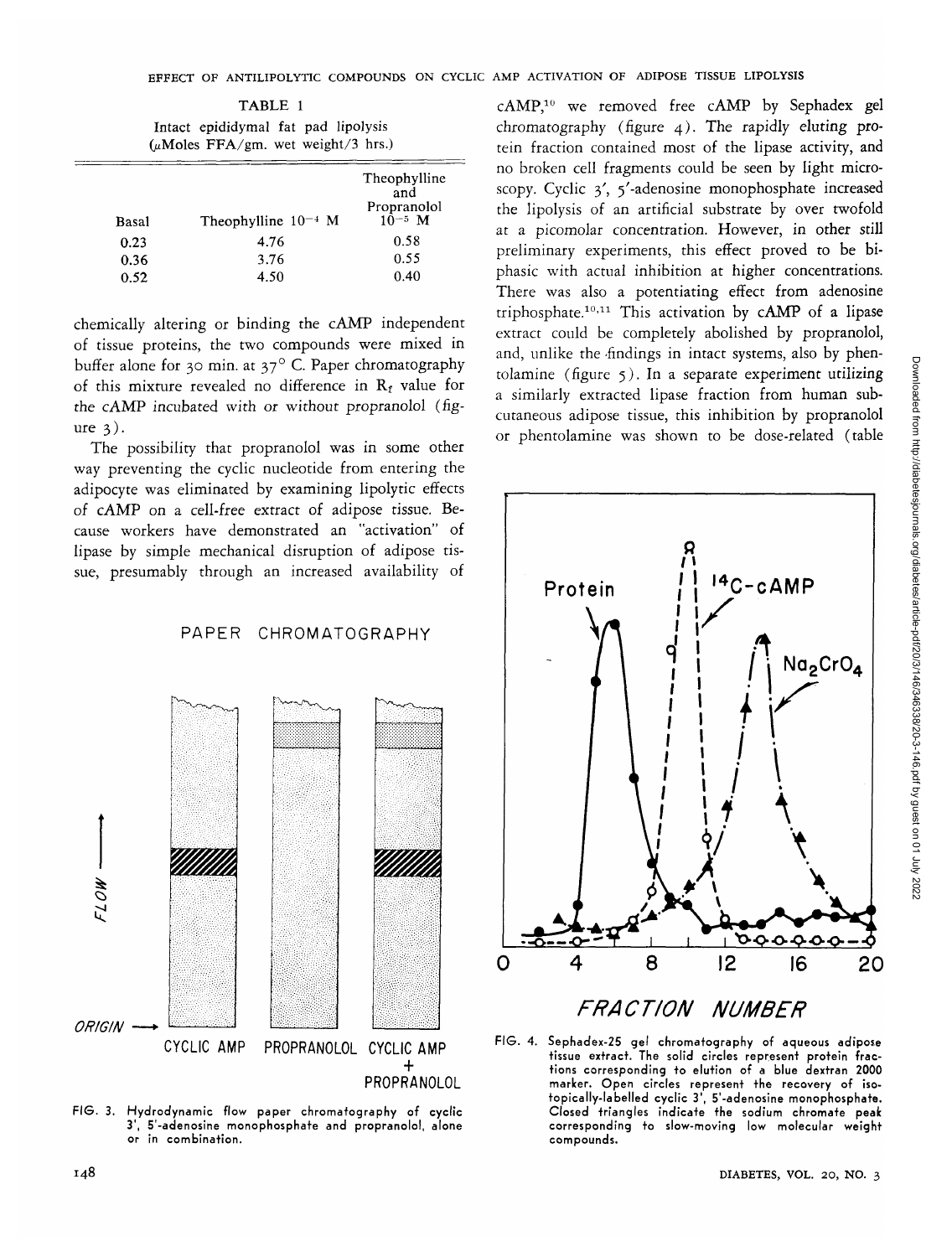

**IG. 5. Adipose tissue lipase extract activity against an arti**ficial substrate. Enzyme activity is expressed as  $\mu$ Moles **FFA produced per gram protein per hour. Cyclic 3', 51 adenosine monophosphate plus adenosine triphosphate significantly increased activity in this cell-free system. Propranolol (PRO) or phentolamine (PHE) prevented this activation. The p values compare differences between cAMP alone and control, and between cAMP alone and cAMP plus propranolol or phentolamtne.**

). Also given in this table is the lack of effect from ^TP plus isoproterenol, the respective substrate and timulator of membrane-bound adenyl cyclase. This data s taken as biochemical evidence in support of the microcopic observations that adipocyte membranes are not >resent in the lipase extract.

When cAMP was preincubated for sixty minutes *vith the lipase extract, propranolol still completely in*libited the aciivation.

### DISCUSSION

Several laboratories have independently observed an nhibition of cAMP or dibutyryl cAMP effects by a ariety of compounds. Ouabain,<sup>12</sup> dihydroergotamine,<sup>13</sup> nsulin,<sup>14</sup> sodium salicylate,<sup>15</sup> N-ethyl maleimide,<sup>16</sup> oxilative phosphorylation inhibitors,<sup>17</sup> pronethalol,<sup>3</sup> phenolamine4 and KO 592, a beta-adrenolytic agent, have •een shown to prevent cyclic nucleotide-activated lipolsis in adipose tissue. Chlorpropamide inhibits cAMPnediated permeability changes in toad bladder.<sup>18</sup> Insuin antagonizes the dibutyryl cAMP-inhibited glucose tptake and glycogen synthesis in rat diaphragm.<sup>19</sup> Dilydroergotamine blocks cAMP-activated glycogenolysis n isolated perfused rat liver<sup>20</sup> and MJ 1999, a beta-.drenergic blocker, eliminates the augmented insulin

TABLE 2

Activation of human adipose tissue lipase extract

| Additions                                                                                                          | $\mu$ M FFA/<br>gm./hr. |
|--------------------------------------------------------------------------------------------------------------------|-------------------------|
| $n = 3$<br>Basal                                                                                                   | 1.2                     |
| cAMP $10^{-7}$ M and ATP $10^{-5}$ M                                                                               | 7.9                     |
| cAMP and ATP and Propranolol $- 8 \times 10^{-9}$ M<br>$8 \times 10^{-8}$ M<br>$8 \times 10^{-7}$ M                | 6.1<br>2.8<br>0.0       |
| cAMP and ATP and Phentolamine $-12 \times 10^{-9}$ M 2.9<br>$12 \times 10^{-8}$ M 1.4<br>$12 \times 10^{-7}$ M 0.0 |                         |
| $n = 2$<br>None                                                                                                    | 7.7                     |
| cAMP 10-7 M<br>$ATP 10-5 M$                                                                                        | 12.2                    |
| Isoproterenol $1 \mu$ g./ml.                                                                                       | 8.0                     |
|                                                                                                                    |                         |

secretion after intravenous dibutyryl cAMP administration in mice.<sup>21</sup>

Our findings with human and rat adipose tissue lipolysis suggest that this type of inhibition is independent of membranes and is not a simple binding of cyclic nucleotide. In the case of propranolol, it can still be seen after preincubation of cAMP with the lipase. Other studies performed in our laboratory<sup>11</sup> have identified a monoglyceride system in cell-free extracts of adipose tissue which is activated by cAMP. This cAMP-activation of monoglyceridase can be prevented by several compounds including propranolol, phentolamine, nicotinic acid and prostaglandin  $E_1$ . This effect is, therefore, nonspecific for a variety of antilipolytic agents.

The diversity of enzyme systems activated by cAMP<sup>1</sup> suggests a common factor which mediates the effect. Krebs et al.<sup>22,23</sup> have elucidated a cAMP-dependent protein kinase from skeletal and cardiac muscle which is instrumental in phosphorylase activation. A similar protein kinase has also been found in brain tissue which can phosphorylate histones.<sup>24</sup> Such a protein kinase would be a candidate for this common factor which mediates cAMP effects on a wide variety of target enzyme systems. This hypothesis would help explain the direct inhibition of cAMP-activated lipase by antilipolytic agents having alpha- or beta-adrenolytic properties. Such agents may share a similar inhibition of cAMPdependent protein kinase while affecting actual intracellular cAMP levels in different fashions. The observation that propranolol may inhibit the action of epinephrine but not ACTH or growth hormone on adipose tissue lipolysis25 may be explained by dose-related fac